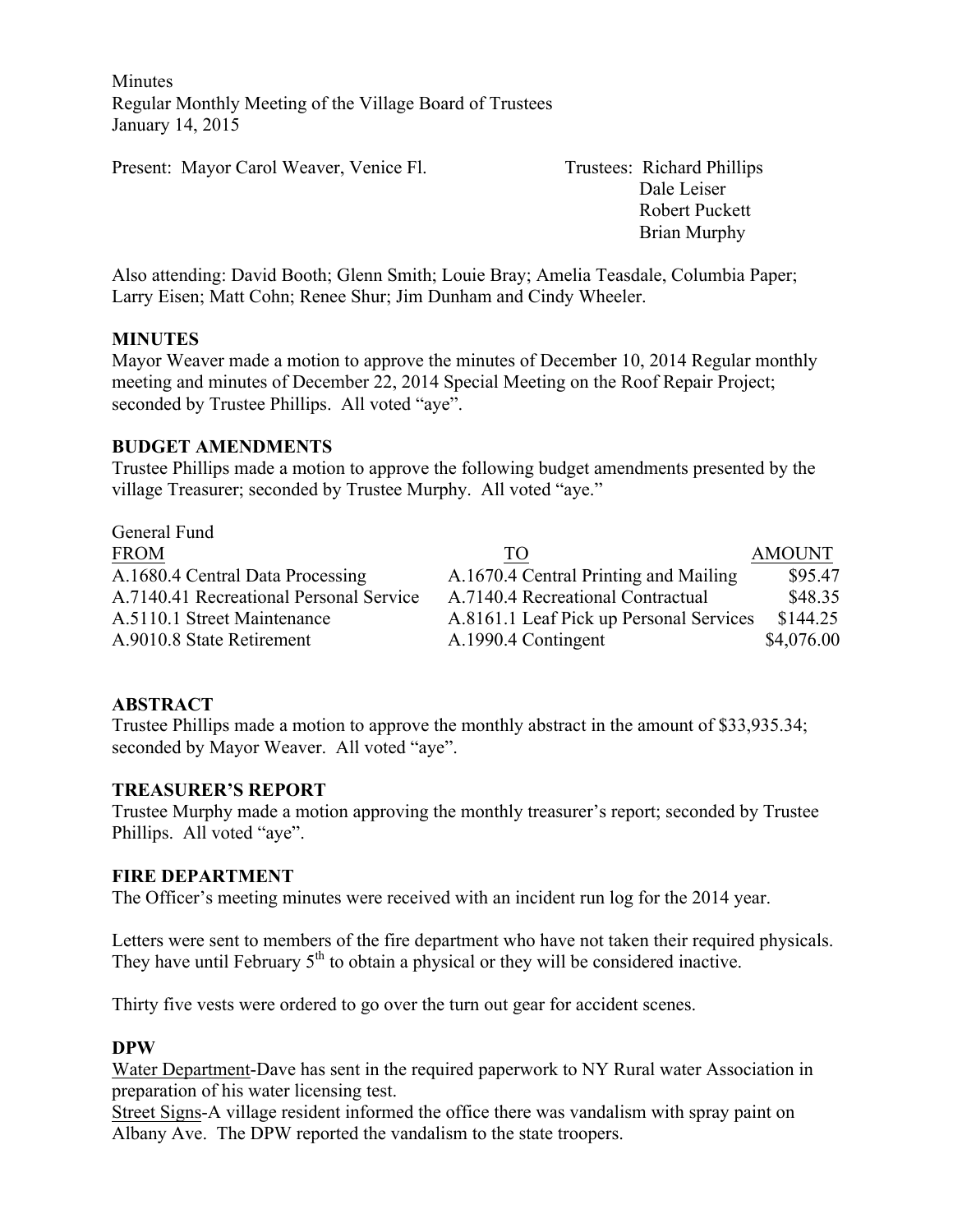William Street Design-Mayor Weaver is requesting the village board consider entering into a contract with Hudson Valley Engineering for the design of William Street. She stated the money was budgeted for this project and the board should move forward with the infrastructure project. The construction can be held for two years.

Trustee Puckett does not want to move forward with the William Street design until the bids for the roof repair project comes in. The roof bids are unknown and he wants to see where the village will be financially.

Trustee Murphy and Trustee Puckett thought the topic was tabled until the roof bids came in.

Trustee Leiser feels this is money that is budgeted in the water department and it is not for the roof project. Trustee Phillips noted if the money is not used this fiscal year then it will go to fund balance and can be used for the roof repair project.

Trustee Murphy made a motion to table the Hudson Valley contract to design William Street until the roof repair bids are opened in March; seconded by Trustee Phillips.

All voted: Trustee Phillips "aye"

 Trustee Puckett "aye" Trustee Murphy "aye" Trustee Leiser "nay" Mayor Weaver "nay"

### **CODE ENFORCEMENT OFFICER**

The CEO/ZEO'S monthly report was received with \$315.00 of permit fees collected.

Glenn spoke with Carl Ublocker from the Department of State concerning a grant to update the village's code enforcement officer's software. The software would allow the Town Assessor's office the efficiency of keeping the village property records. Trustee Murphy made a motion approving Glenn to apply for the grant with the Department of State at no cost to the village; seconded by Trustee Phillips. All voted "aye".

#### **ZONING BOARD**

Minutes of October 27, 2014 meeting received.

### **PLANNING BOARD**

Minutes of October 2, 2014 received.

The Planning Board was awarded the Greenway Grant to update the village's comprehensive plan.

#### **HISTORIC PRESERVATION**

No meeting held.

#### **ECOMONIC DEVELOPMENT DIRECTOR**

Heritage Development Grant Program-The village will not pursue the grant at this time. Renee Shur, Warren Applegate and Ruth Piwonka would like to wait until the cemetery receives historic designation, to consider a proposed design for delineation of the site, and to have the ownership of the cemetery resolved.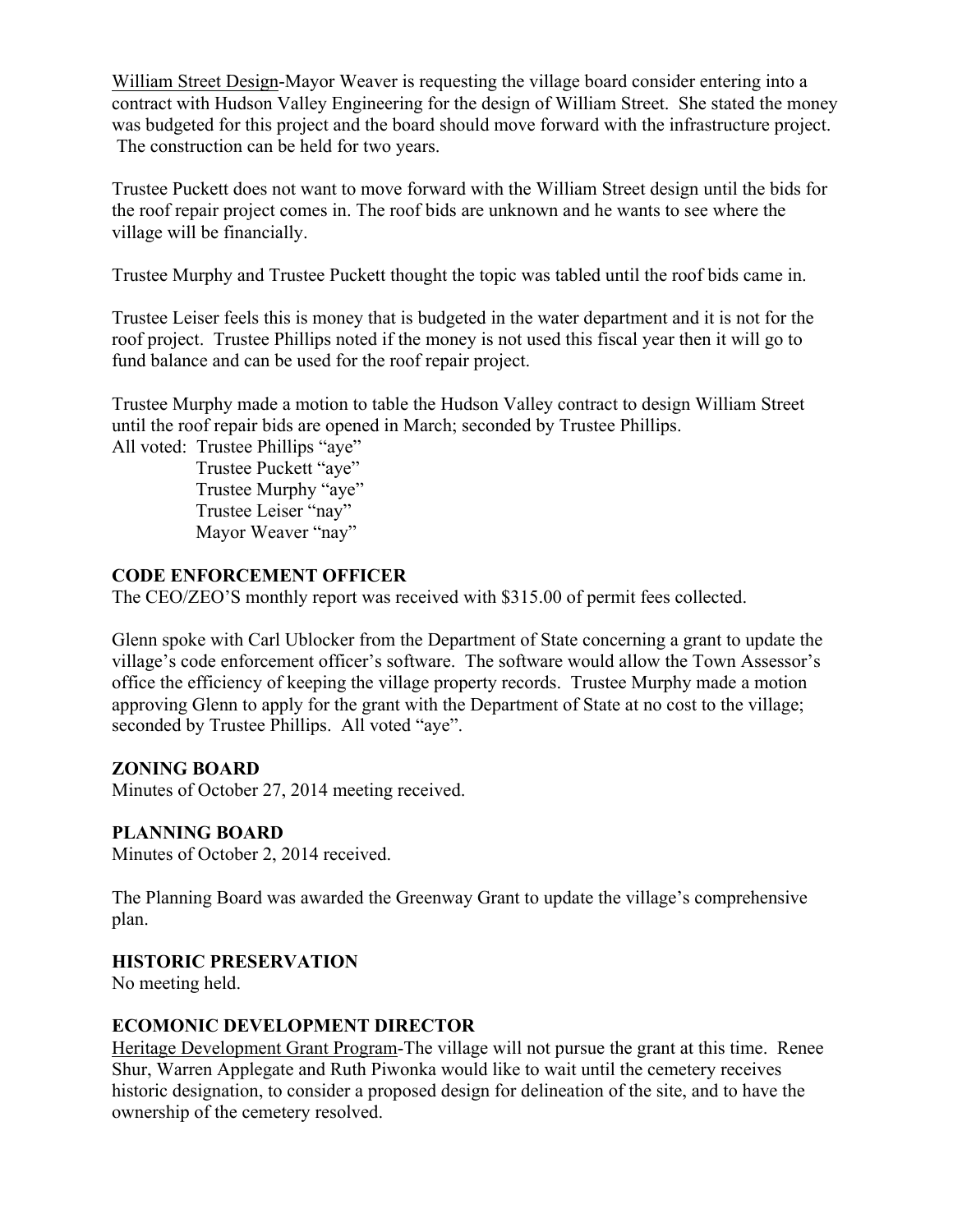Renee is working on a "Spring Home Day" for April 18, 2015. This would be presentations on home issues throughout the village and tours of Historic Homes.

## **VILLAGE HALL**

Village Hall Roof-The bid period will open January 21, 2015 with a mandatory pre-bid meeting on February 17<sup>th</sup> at 1:00 pm. The bids will be opened at 7:30pm at the Village regular monthly meeting on March 11, 2015 at 7:30pm. The bid will be awarded at the village's Organizational meeting on April  $6$  2015.

Trustee Puckett gave the village board a debt analysis of all of the village's historical and current debt and proposed debt if the village was to move forward with the current proposed projects. Mayor Weaver requested to have Jeanine Caruso, from Municipal Advisor Fiscal Advisors & Marketing, Inc. review the analysis. The village board found the debt analysis helpful and thanked Trustee Puckett for providing the document.

Village Siren and A/C Unit-Trustee Puckett will follow up with Duke from Scheriff Electric on the village siren. Mayor Weaver will write a letter to  $J \& R$  Plumbing concerning the installation of a new electric panel on the A/C unit.

### **ELECTION RESOLUTIONS**

Polling Place- Trustee Phillips made the following resolution; seconded by Trustee Murphy. All voted "aye".

**WHEREAS** the General Village Election of the Village of Kinderhook will be held on March 18, 2015,

**NOW BE IT RESOLVED** that the polling place for such election will be at the Village Hall, 6 Chatham Street in the Village of Kinderhook and that the polls will be open from noon until nine o'clock in the evening.

Registration Day and Elections- Trustee Phillips made the following resolution; seconded by Trustee Murphy. All voted "aye".

**RESOLVED THAT:** The following persons are appointed inspectors for the village election to be held on the  $18<sup>th</sup>$  day of March, 2015.

Linda Moran, Chairman Sue Lauster Mary Longacker Nancy Van Alstyne

Bruce Charbonneau, Alternate

**WHEREAS**, Registration Day is required to accomplish this action, **NOW THEREFORE BE IT RESOLVED** that Registration Day will be held for the Village of Kinderhook General Election on March 7, 2015, 12 noon to 5 PM at the Village hall. Inspectors of Election will meet at the foregoing place to prepare a register for the Village Election.

# **WASTEWATER COLLECTION PROJECT**